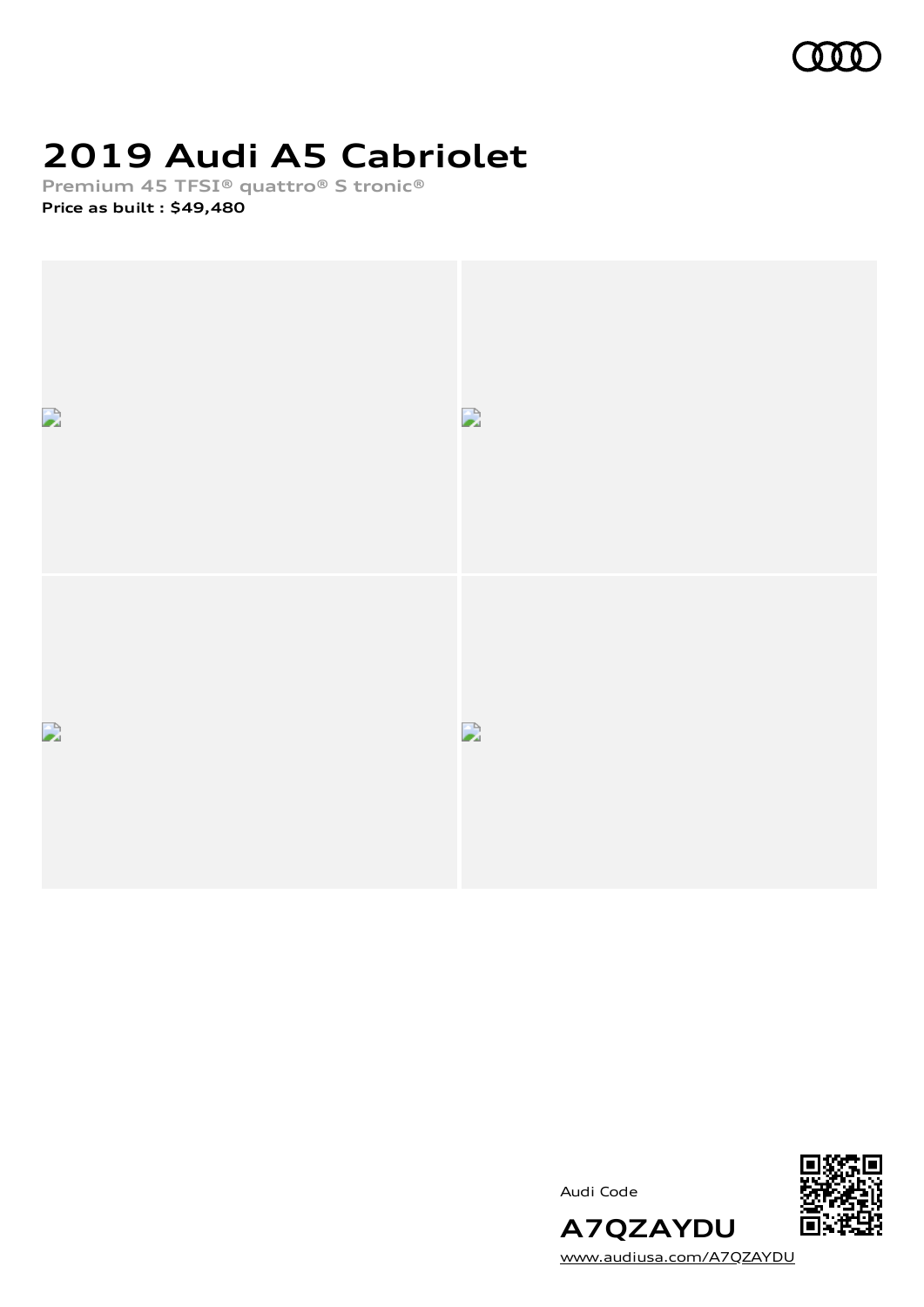### **Summary**

#### **Audi 2019 Audi A5 Cabriolet** Premium 45 TFSI® quattro® S tronic®

**Price as buil[t](#page-10-0)** \$49,480

#### **Exterior colour**

Navarra Blue metallicBlack

### $\overline{\phantom{a}}$

### **Further Information**

|                 | N٥           |
|-----------------|--------------|
| Mileage         | 25,919 miles |
| Type of vehicle | Used car     |

**Warranty**

#### **Interior colour**

| Seats     | Rock Gray              |
|-----------|------------------------|
| Dashboard | Granite Gray/Rock Gray |
| Carpet    | Rock Gray              |
| Headliner | Titanium Gray          |

#### **Audi Code** A7QZAYDU

**Your configuration on www.audiusa.com**

[www.audiusa.com/A7QZAYDU](https://www.audiusa.com/A7QZAYDU)

**Commission number** 38ba7ba30a0e09af44c3

#### **Technical Specifications**

| Engine type                  | Four-cylinder                                 |
|------------------------------|-----------------------------------------------|
| stroke                       | Displacement/Bore and 1,984/82.5 x 92.8 cc/mm |
| Torque                       | 273 lb-ft@rpm                                 |
| Top track speed              | 130 mph mph $1$                               |
| Acceleration (0 - 60<br>mph) | 6.0 seconds seconds                           |
| Recommended fuel             | Premium                                       |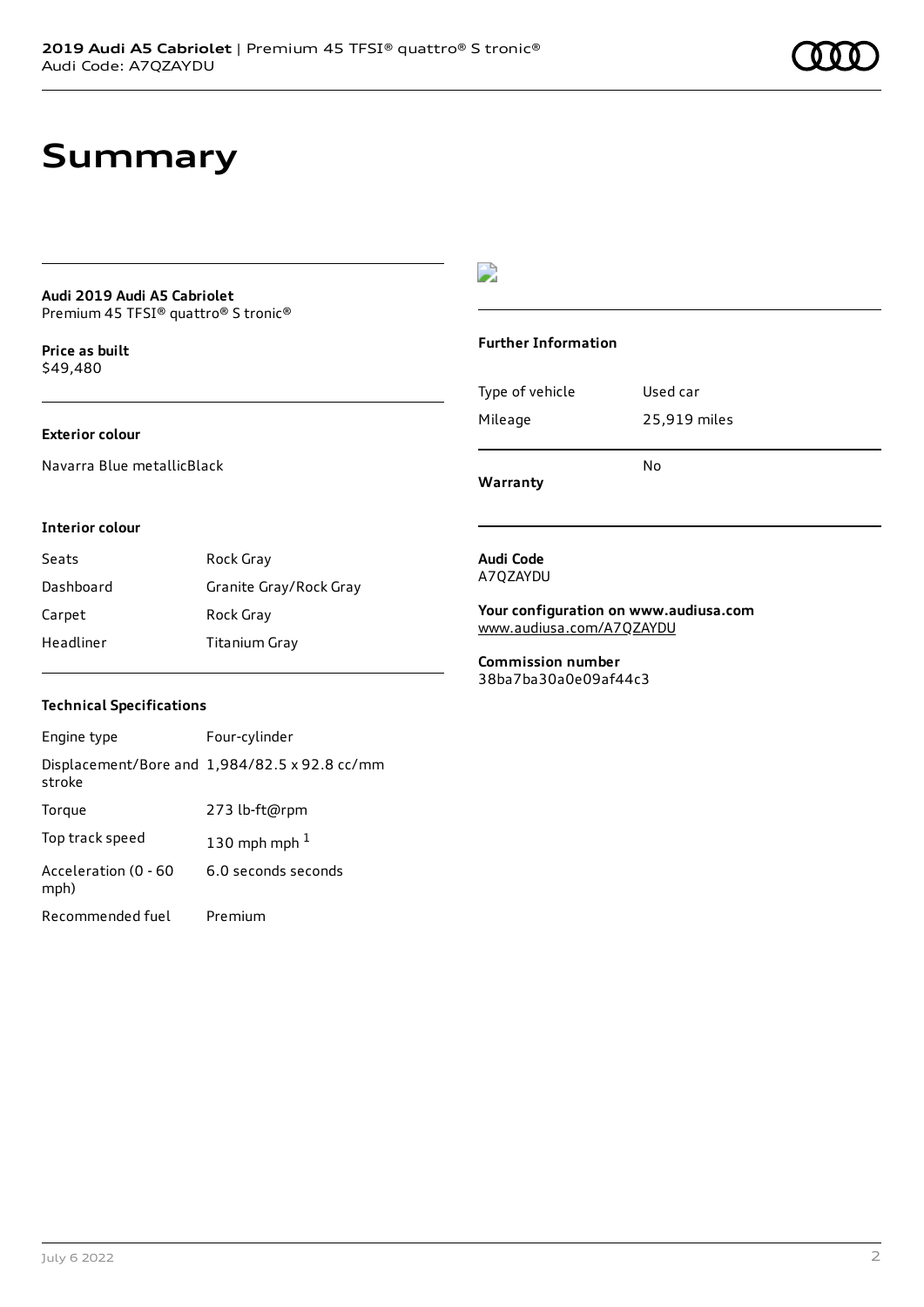# **Equipment**

Navarra Blue metallicBlack

Audi advanced key-keyless start, stop and entry

Power-adjustable, auto-dimming, heated exterior side mirrors with memory

Convenience package

Audi pre sense® rear

Audi side assist

SiriusXM® Satellite Radio



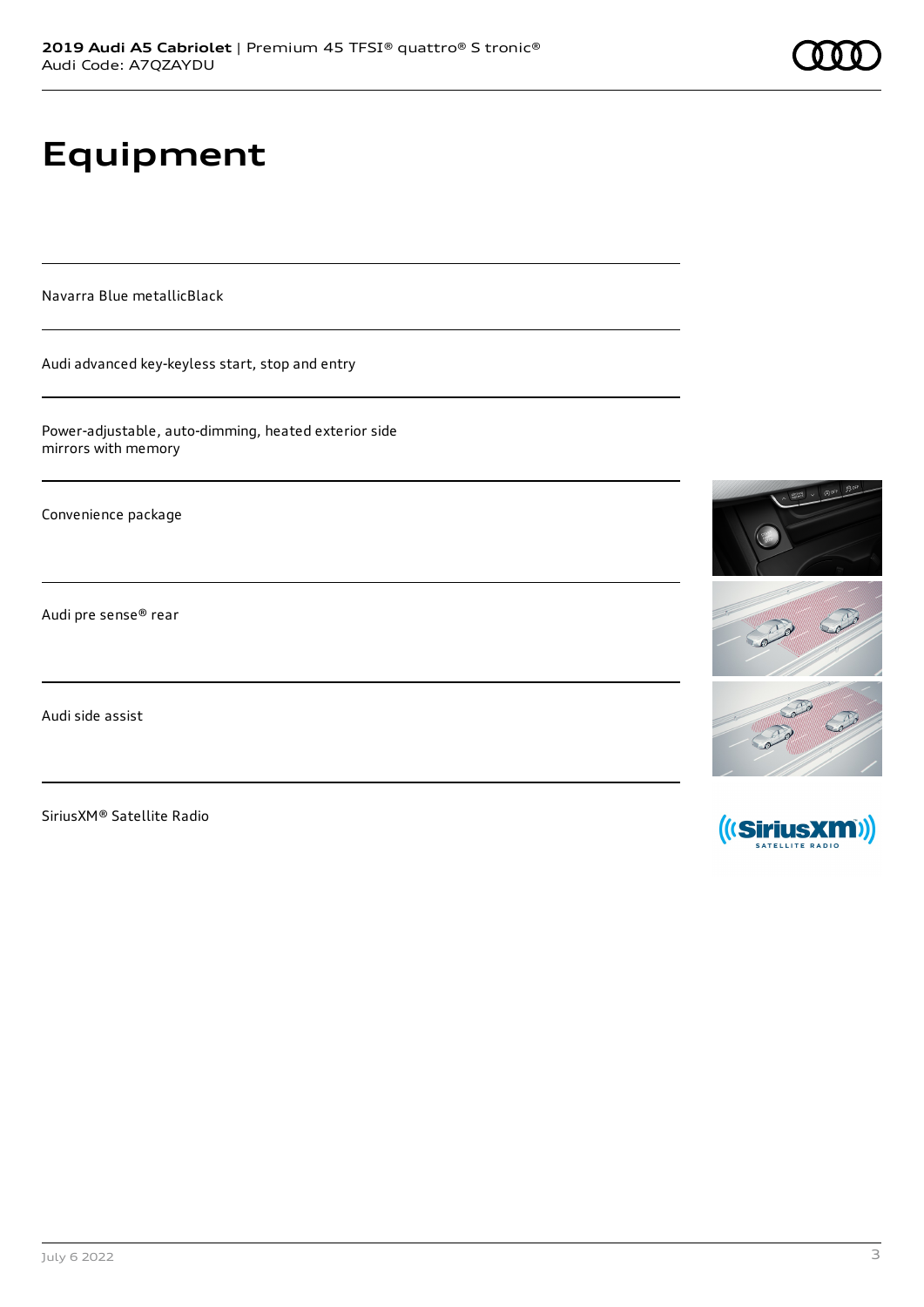### **Standard features**

### **Safety and Security**

| 4UH             | Driver and front-passenger advanced airbags<br>and knee airbags |
|-----------------|-----------------------------------------------------------------|
| UH1             | Electromechanical parking brake                                 |
| 8T <sub>2</sub> | Cruise control with coast, resume and<br>accelerate features    |
| VC <sub>2</sub> | Garage door opener (HomeLink®)                                  |
| 6Y2             | Top speed electronically limited to 130 mph                     |
| OZ7             | Electromechanical power steering                                |
| 7K6             | Tire-pressure monitoring system                                 |
| 4X1             | Front head/thorax side airbags                                  |
| 3B3             | Lower Anchors and Tethers for Children<br>(LATCH) in rear seats |
|                 |                                                                 |

#### **Exterior**

| 0P <sub>0</sub> | Dual exhaust outlets with chrome tips             |
|-----------------|---------------------------------------------------|
| 1S1             | Vehicle tool kit and vehicle jack                 |
| 1 B A           | Dynamic suspension system                         |
| 8IT             | Full LED headlights                               |
| 8Q3             | Automatic headlights                              |
| HU9             | 18" 245/40 all-season tires                       |
| 8SP             | LED taillights with dynamic turn signals          |
| 4KC             | Side and rear windows in heat-insulating<br>glass |
| 4ZB             | Aluminum trim around exterior windows             |
| CV <sub>8</sub> | 18" 5-arm-dynamic design wheels                   |
|                 |                                                   |
| <b>Interior</b> |                                                   |

QE1 Storage package

### **Interior**

| 3FT   | Fully automatic acoustic hood                                  |
|-------|----------------------------------------------------------------|
| 7M1   | Aluminum door sill inlays                                      |
| 6NJ   | Cloth headliner                                                |
| 9AO   | Three-zone automatic climate control                           |
| 4L7   | Auto-dimming interior rear view mirror with<br>digital compass |
| QQ1   | LED interior lighting package                                  |
| 1 XW  | Three-spoke multifunction steering wheel                       |
| 6F3   | Front center armrest                                           |
| 4E2   | Electric tailgate/trunk lid release from inside                |
| 5XK   | Driver and front-passenger sun visors.                         |
| 3KA   | Unsplit rear seat bench, split folding<br><b>backrest</b>      |
| N1F   | Leather seating surfaces                                       |
| 4A3   | <b>Heated front seats</b>                                      |
| 5 M G | Dark Brown Walnut Wood inlays                                  |
|       |                                                                |

### **Infotainment and Driver Assistance**

| 6K8             | Audi pre sense® basic and Audi pre sense®<br>city                                                         |
|-----------------|-----------------------------------------------------------------------------------------------------------|
| 2H1             | Audi drive select                                                                                         |
| IW <sub>3</sub> | Audi connect CARE assistance and security<br>services                                                     |
| UI <sub>2</sub> | Audi smartphone interface including Apple<br>CarPlay® and Google™ Android Auto™ for<br>compatible devices |
| KA <sub>2</sub> | Rear view camera                                                                                          |
| 9VD             | Audi sound system                                                                                         |
| 9S7             | 7.0" color driver information system                                                                      |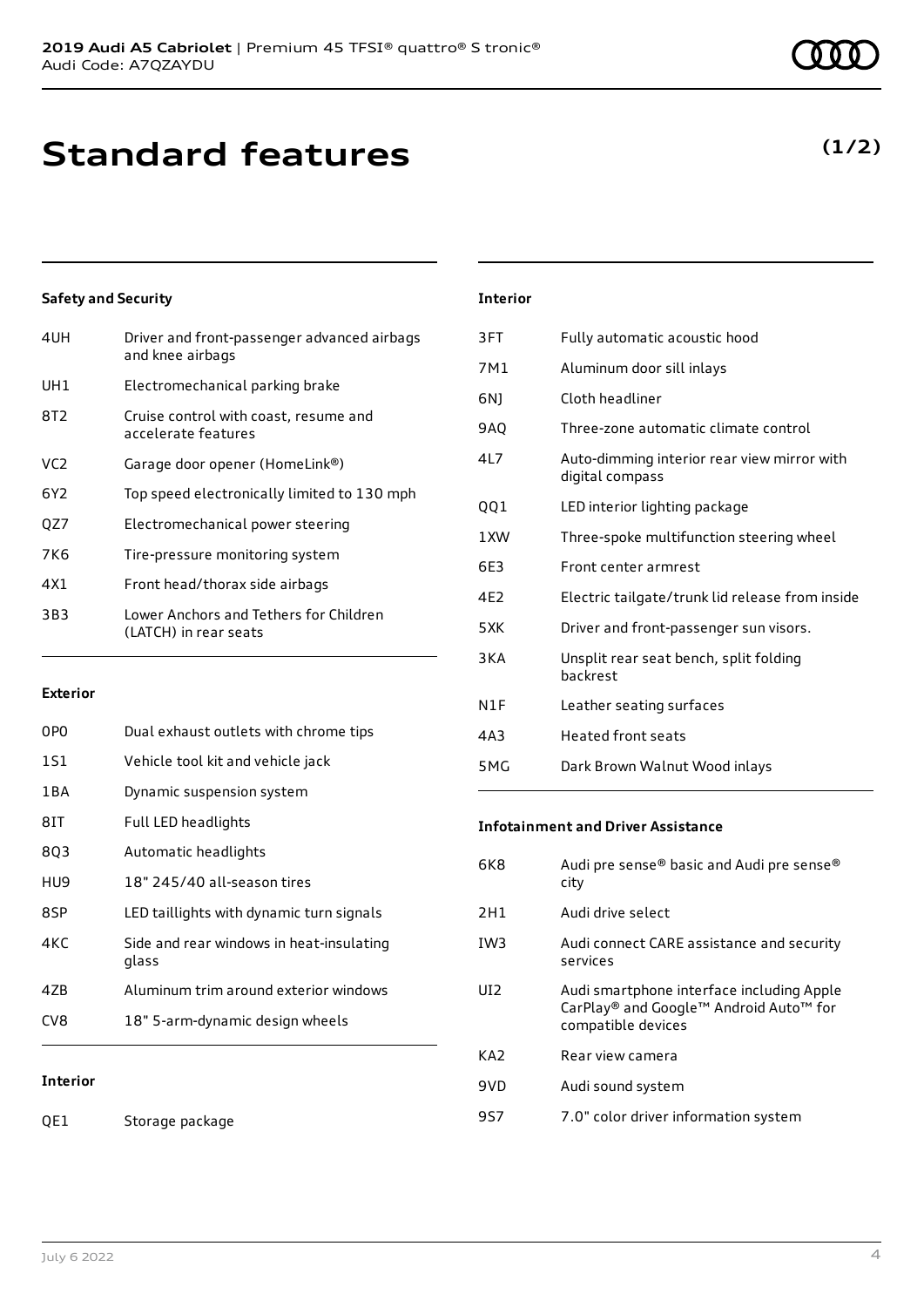**(2/2)**

### **Standard features**

### **Infotainment and Driver Assistance**

| 7UH | Connectivity package |  |
|-----|----------------------|--|
|     |                      |  |

- I8S MMI® radio
- 9ZX BLUETOOTH® wireless technology preparation for compatible devices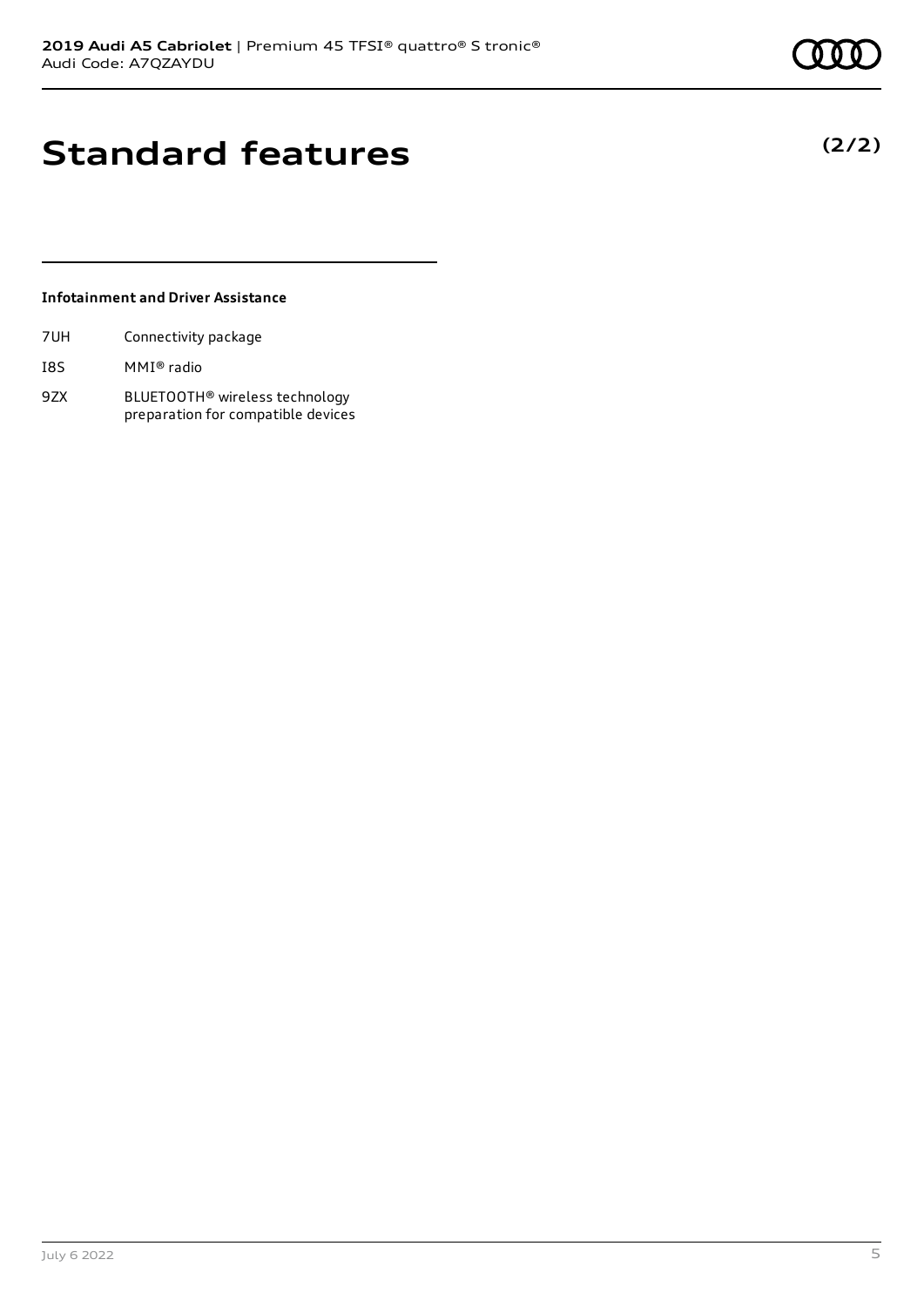# **Dealer remarks**

Navarra Blue Metallic/Black Roof 2019 Audi A5 2.0T Premium quattro 2.0L 4-Cylinder TFSI 7-Speed Automatic S tronic quattro

LED Daytime Running Lights, Bluetooth Connectivity, USB ports, quattro, Rock Gray w/Leather Seating Surfaces, 10 Speakers, ABS brakes, Air Conditioning, Alarm System w/Motion Sensors, AM/FM radio, Audi Advanced Key, Audi pre sense rear, Audi Side Assist, Auto-Dimming Exterior Mirrors, Auto-dimming Rear-View mirror, Automatic temperature control, Brake assist, Convenience Package, Driver Seat Memory, Electronic Stability Control, Exterior Parking Camera Rear, Front dual zone A/C, Heated door mirrors, Heated front seats, Leather Seating Surfaces, Leather Shift Knob, Leather steering wheel, Low tire pressure warning, Outside temperature display, Panic alarm, Power door mirrors, Power driver seat, Power steering, Power windows, Rain sensing wipers, Remote keyless entry, SiriusXM All Access Service, Split folding rear seat, Steering wheel mounted audio controls, Telescoping steering wheel, Tilt steering wheel, Trip computer, Variably intermittent wipers, Wheels: 18" x 8.5" 5- Arm-Dynamic Design. 23/34 City/Highway MPG Clean CARFAX. CARFAX One-Owner.

Audi Certified pre-owned Details:

- \* 300+ Point Inspection
- \* Transferable Warranty
- \* Warranty Deductible: \$0

\* Limited Warranty: 12 Month/Unlimited Mile beginning after new car warranty expires or from certified purchase date

\* Includes 24/7 Roadside Assistance emergency towing, collision, jump start, flat tire change, emergency fuel service, lock-out service, extrication service, Audi assist, CARFAX Vehicle History Report and SiriusXM satellite radio complimentary 90 day subscription. If Audi New Vehicle Limited Warranty (NVLW) coverage remains at time of CPO purchase, CPO Limited Warranty Coverage commences upon expiration of NVLW and continues until 5 years from vehicle's original in-service date with no mileage limitation. If NVLW coverage has expired at time of CPO purchase, CPO Limited Warranty coverage commences at time of purchase and continues for 12 months with no mileage limitation. Limited warranty is transferable between private parties.

- \* Vehicle History
- \* Roadside Assistance

Purchase your next vehicle with confidence. NOW OFFERING AT-HOME TEST DRIVES, PAPERWORK, AND DELIVERY. PLUS, BUY YOUR CAR ONLINE WITH EZ PURCHASE. See how Volkswagen Audi of Naples is delivering the car, and the experience. Certified.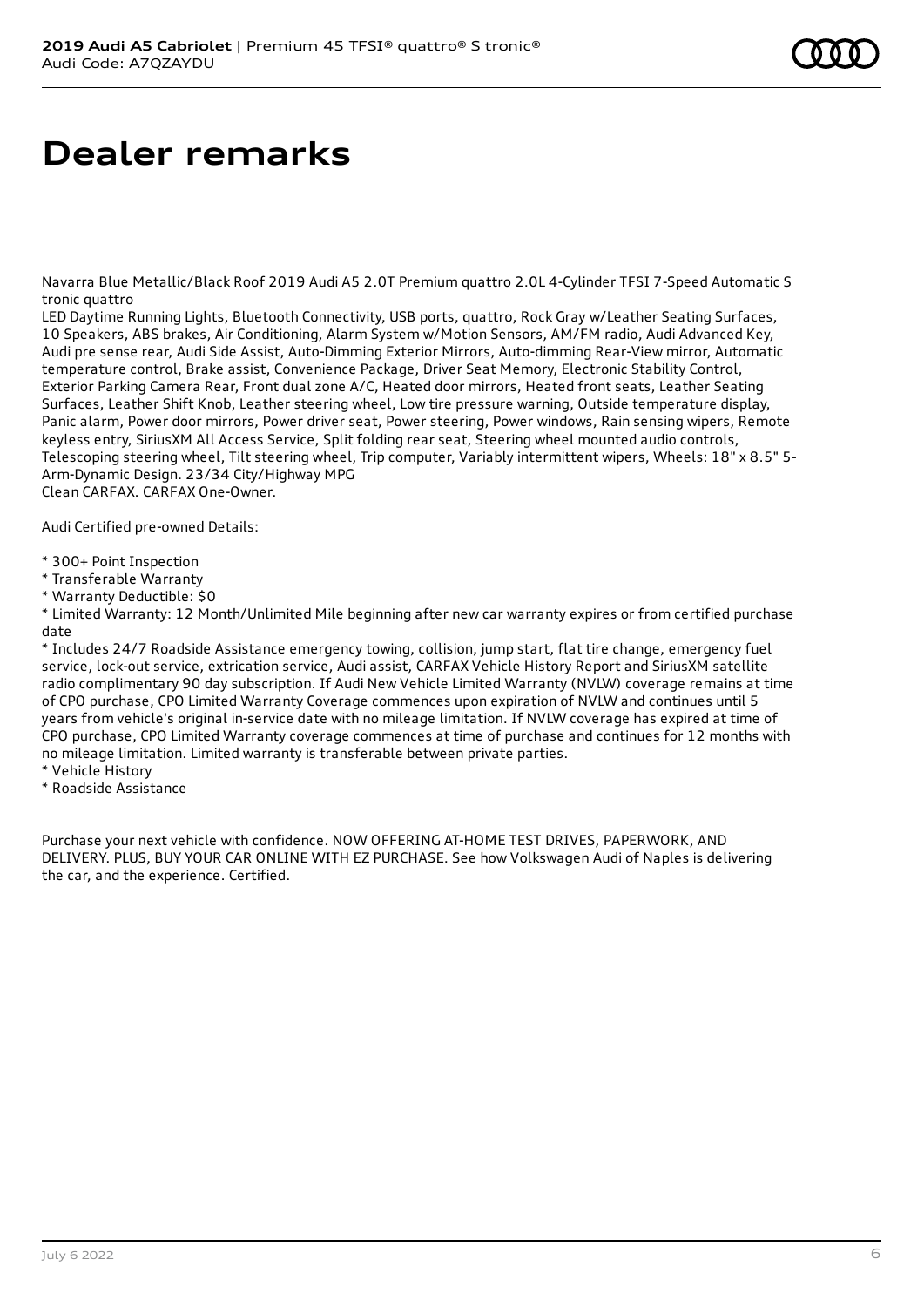# **Technical Specifications**

6.0 seconds seconds

**Electrical system**

mph)

**Engineering | Performance**

Power Level 45

Engine block Cast-iron

Acceleration (0 - 60

Engine type Four-cylinder

| Induction/fuel injection Turbocharged/TFSI® |                                               |
|---------------------------------------------|-----------------------------------------------|
| Cylinder head                               | Aluminum-alloy                                |
| Max. output ps/hp                           | 248 @ rpm                                     |
| stroke                                      | Displacement/Bore and 1,984/82.5 x 92.8 cc/mm |
| Top track speed <sup>1</sup>                | 130 mph mph                                   |
| Torque                                      | 273 lb-ft@rpm                                 |
| Valvetrain                                  | 16-valve DOHC with Audi valvelift<br>system   |

Alternator 14 Volts - 110-150A Battery 12 Volts - 420A/75Ah

### **Transmission | Drivetrain**

| Gear ratios: 6th         | 0.508:1                                                                                                             |
|--------------------------|---------------------------------------------------------------------------------------------------------------------|
| Gear ratios: Final Drive | 4.270:1                                                                                                             |
| Gear ratios: 7th         | 0.386:1                                                                                                             |
| Gear ratios: 4th         | 1.057:1                                                                                                             |
| Transmission             | Seven-speed S tronic <sup>®</sup> dual-clutch<br>automatic transmission and<br>quattro <sup>®</sup> all-wheel drive |
| Gear ratios: 5th         | 0.738:1                                                                                                             |
| Gear ratios: 2nd         | 2.190:1                                                                                                             |
| Gear ratios: 3rd         | 1.517:1                                                                                                             |
| Gear ratios: Reverse     | 2.750:1                                                                                                             |
| Gear ratios: 1st         | 3.188:1                                                                                                             |
|                          |                                                                                                                     |

### **Steering**

| Steering type                              | Electromechanical power steering<br>system |
|--------------------------------------------|--------------------------------------------|
| Turning diameter, curb- 37.7 ft<br>to-curb |                                            |
| Steering ratio                             | 15.9:1                                     |

#### **Suspension**

| Front axle | Five-link front suspension |
|------------|----------------------------|
| Rear axle  | Five-link rear suspension  |

### **(1/2)**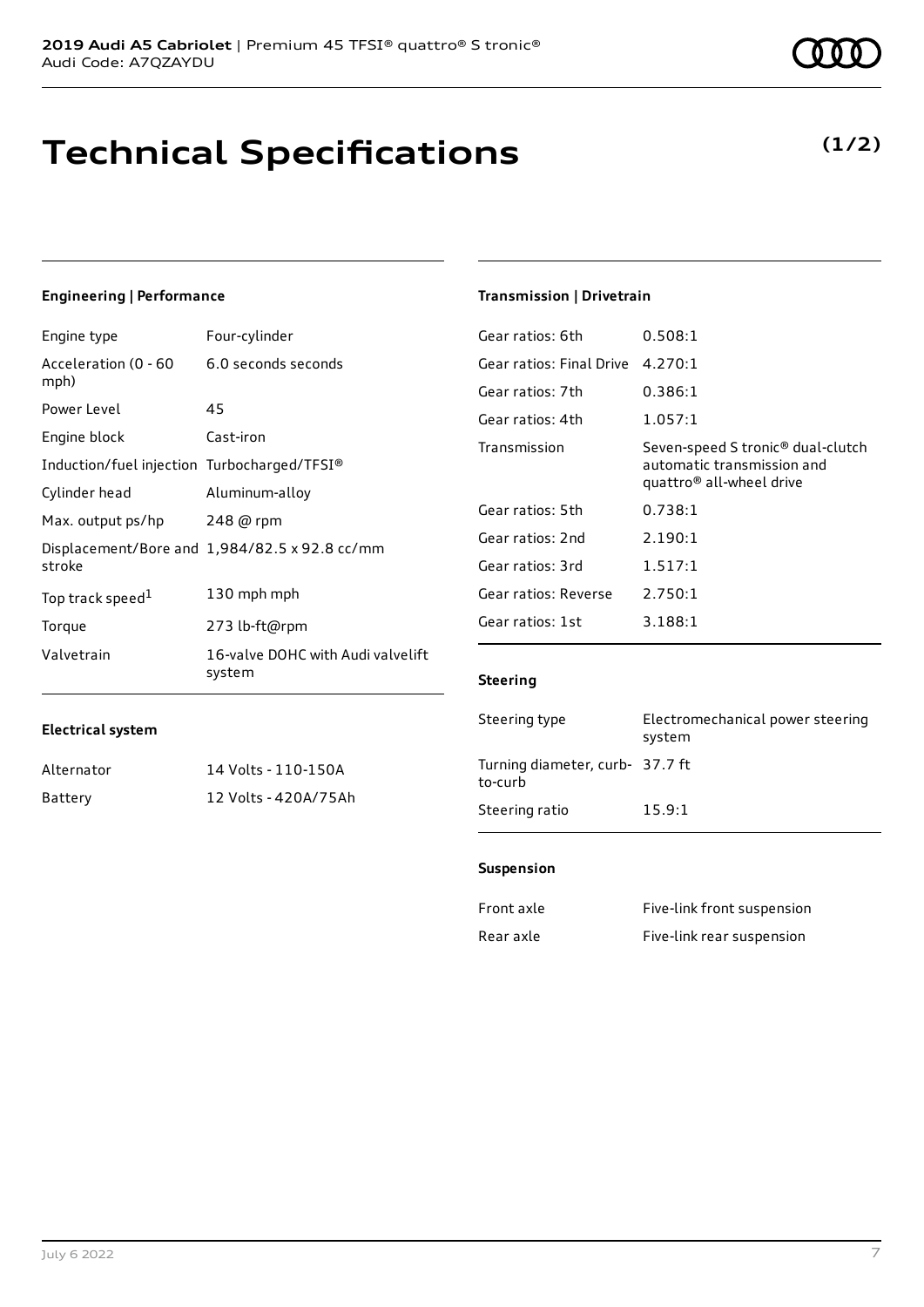## **Technical Specifications**

### **Brakes**

| Front brakes  | 13.3 (ventilated disc) in                         |
|---------------|---------------------------------------------------|
| Rear brakes   | 13.0 (ventilated disc) in                         |
| Parking brake | Electromechanical                                 |
| Brakes system | Six-piston fixed front calipers with S<br>badging |

#### **Body**

| Material             | Multi-material body construction<br>(steel and aluminum composition) |
|----------------------|----------------------------------------------------------------------|
| Corrosion protection | Multistep anti-corrosion protection                                  |

### **Warranty | Maintenance**

| Warranty    | 4-year/50,000-mile Audi New<br>Vehicle Limited Warranty                                   |
|-------------|-------------------------------------------------------------------------------------------|
| Maintenance | 12-month/10,000-mile (whichever<br>occurs first) NO CHARGE first<br>scheduled maintenance |

#### **Exterior Measurements**

| Height                        | 54.4 in           |
|-------------------------------|-------------------|
| Length                        | 184.0 in          |
| Wheelbase                     | 108.9 in          |
| Drag coefficient              | 0.3 <sub>cm</sub> |
| Overall width with<br>mirrors | 79.9 in           |
| Track rear                    | 61.7 in           |
| Track front                   | 62.5 in           |
| Curb weight                   | 3,990 lb          |

### **Interior measurements**

| Seating capacity                          | 4                   |
|-------------------------------------------|---------------------|
| Shoulder room, rear                       | 46.9 in             |
| Leg room, rear                            | 33.1 in             |
| Shoulder room, front                      | 55.3 in             |
| Head room, rear                           | 36.3 in             |
| Leg room, front                           | 41.3 in             |
| Head room, front                          | 40.0 in             |
| Cargo volume, rear<br>seatbacks up/folded | 9.3/NA cu ft, cu ft |

**(2/2)**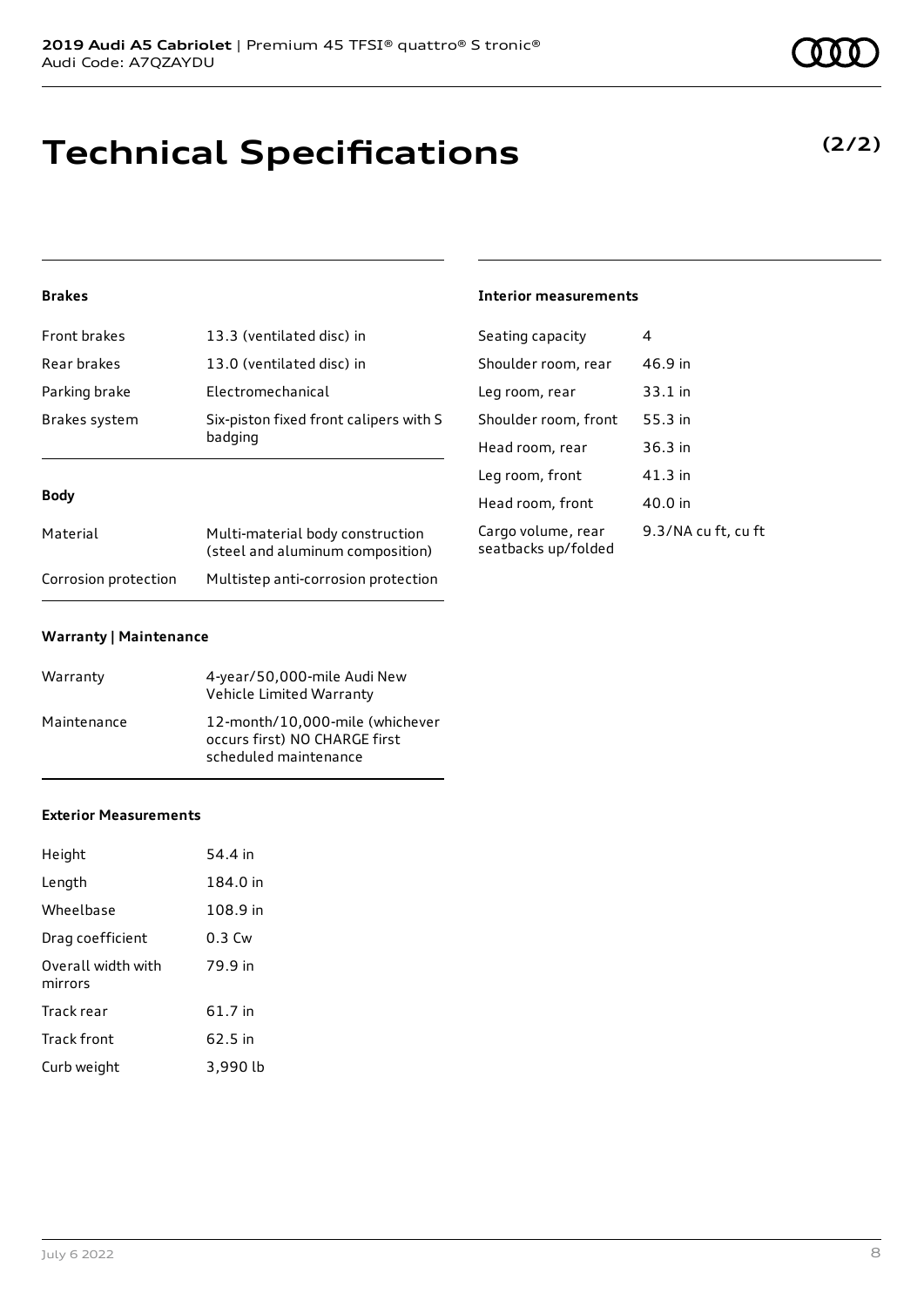

### **Consumption- and emission**

**Consumption by NEDC**

combined 27 mpg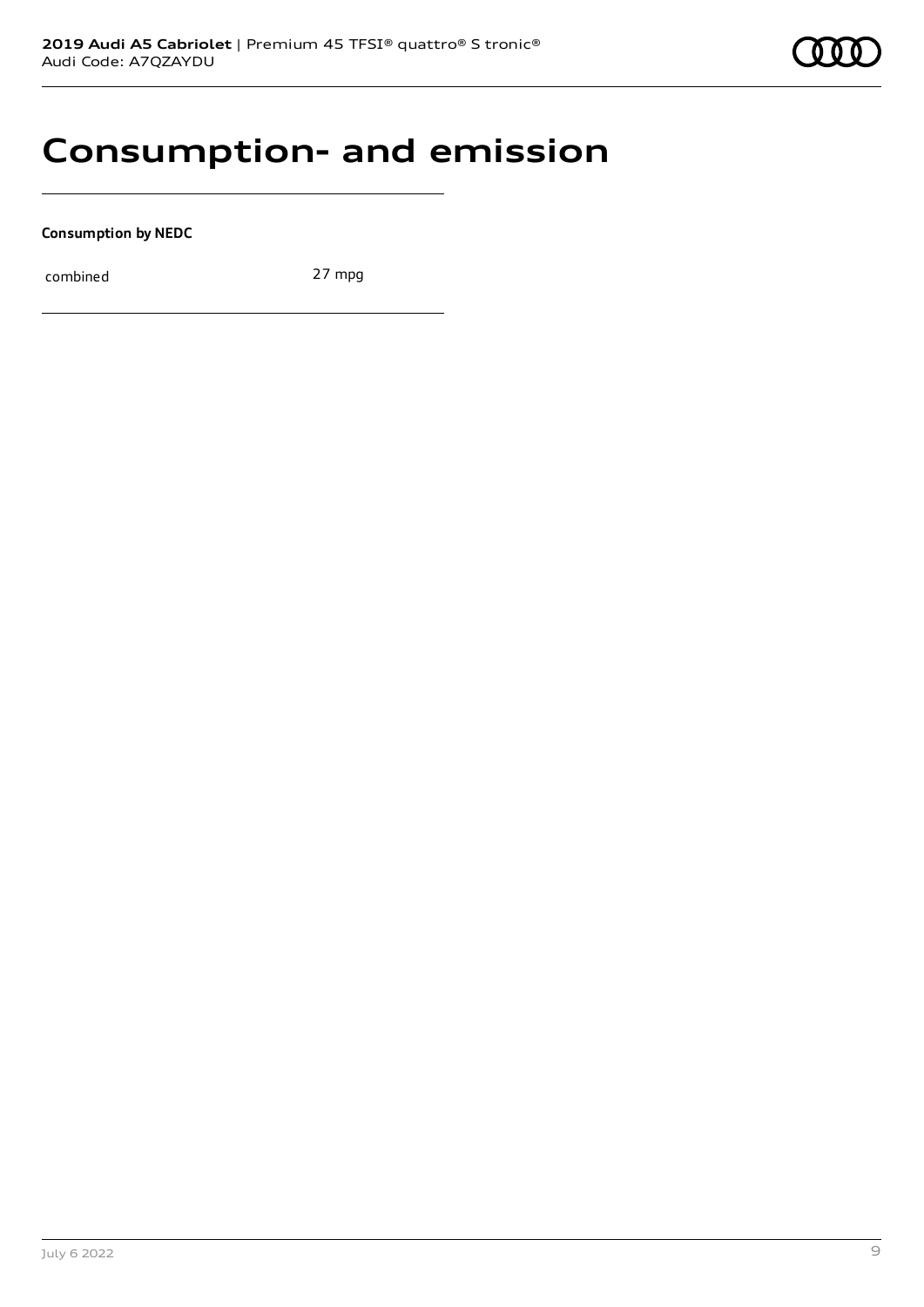

### **Contact**

Dealer **Audi Naples**

601 Airport Rd S 34104 Naples FL

Phone: +12394353200 FAX: 2394353203

www: [https://www.audinaples.com](https://www.audinaples.com/)